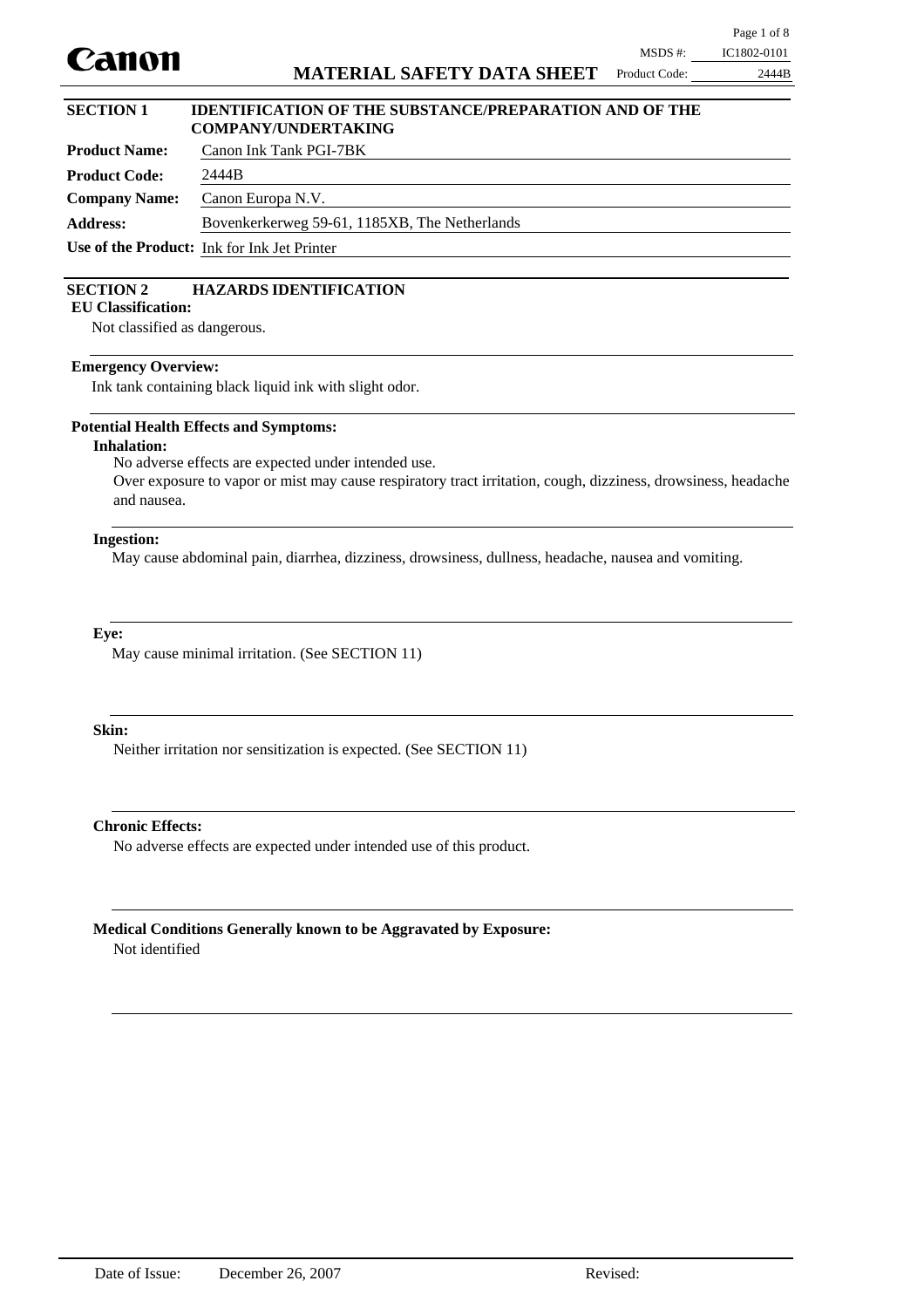

### **MATERIAL SAFETY DATA SHEET**

Page 2 of 8

MSDS #: IC1802-0101 Product Code: 2444B

| $<$ Ingredient(s) $>$<br><b>Chemical Name /</b><br><b>Generic Name</b> | $CAS$ #/<br>EC#              | Weight<br>$\mathbf{0}_{\mathbf{0}}^{\prime}$ | EU Symbol/<br><b>R-Phrase</b> | <b>USA</b><br><b>OSHA PEL</b>                                                                                          | <b>ACGIHTLV</b>                                                 | <b>EU ILV</b>                                                                        | DFG MAK                  |
|------------------------------------------------------------------------|------------------------------|----------------------------------------------|-------------------------------|------------------------------------------------------------------------------------------------------------------------|-----------------------------------------------------------------|--------------------------------------------------------------------------------------|--------------------------|
| Glycerin                                                               | $56 - 81 - 5/$<br>200-289-5  | $5 - 10$                                     | None / None                   | (as mist)<br>Total dust<br>$\text{TWA}=15 \text{ mg/m}^3$<br>Respirable<br>fraction<br>$\text{TWA} = 5 \text{ mg/m}^3$ | (as mist)<br>$TWA = 10$ mg/m <sup>3</sup>                       | Not established                                                                      | Not established          |
| Ethylene glycol                                                        | $107 - 21 - 1/$<br>203-473-3 | $1 - 5$                                      | Xn/R22                        | Not established                                                                                                        | (aerosol)<br>Ceiling $=$<br>$100 \text{ mg/m}^3$                | $TWA = 20$ ppm,<br>52 mg/m <sup>3</sup><br>$STEL = 40$ ppm,<br>104 mg/m <sup>3</sup> | $10$ ppm, $26$ mg/m $^3$ |
| Carbon black                                                           | 1333-86-4 /<br>215-609-9     | $1 - 5$                                      | None / None                   | $TWA = 3.5$<br>$mg/m^3$                                                                                                | $TWA = 3.5$<br>$mg/m^3$                                         | Not established                                                                      | Not established          |
| Water                                                                  | 7732-18-5 /<br>231-791-2     | $60 - 80$                                    | None / None                   | Not established                                                                                                        | Not established                                                 | Not established                                                                      | Not established          |
|                                                                        |                              |                                              |                               |                                                                                                                        |                                                                 |                                                                                      |                          |
|                                                                        |                              |                                              |                               |                                                                                                                        |                                                                 |                                                                                      |                          |
|                                                                        |                              |                                              |                               |                                                                                                                        |                                                                 |                                                                                      |                          |
|                                                                        |                              |                                              |                               |                                                                                                                        |                                                                 |                                                                                      |                          |
|                                                                        |                              |                                              |                               |                                                                                                                        |                                                                 |                                                                                      |                          |
|                                                                        |                              |                                              |                               |                                                                                                                        |                                                                 |                                                                                      |                          |
|                                                                        |                              |                                              |                               |                                                                                                                        |                                                                 |                                                                                      |                          |
|                                                                        |                              |                                              |                               |                                                                                                                        |                                                                 |                                                                                      |                          |
|                                                                        |                              |                                              |                               |                                                                                                                        |                                                                 |                                                                                      |                          |
|                                                                        |                              |                                              |                               |                                                                                                                        |                                                                 |                                                                                      |                          |
| < Carcinogen ><br><b>Chemical Name</b>                                 | CAS#                         |                                              | Reference                     |                                                                                                                        |                                                                 |                                                                                      |                          |
| Carbon black                                                           | 1333-86-4                    |                                              |                               |                                                                                                                        | IARC : Group 2B. NTP; OSHA; Annex I to 67/548/EEC : Not listed. |                                                                                      |                          |

Except carbon black, no component of this ink is listed as a human carcinogen or a potential carcinogen in IARC Monographs, NTP, OSHA regulations or Annex I to Directive 67/548/EEC.

**< PBT substance and vPvB substance >**

No component of this ink is a PBT or vPvB substance under Regulation (EC)1907/2006.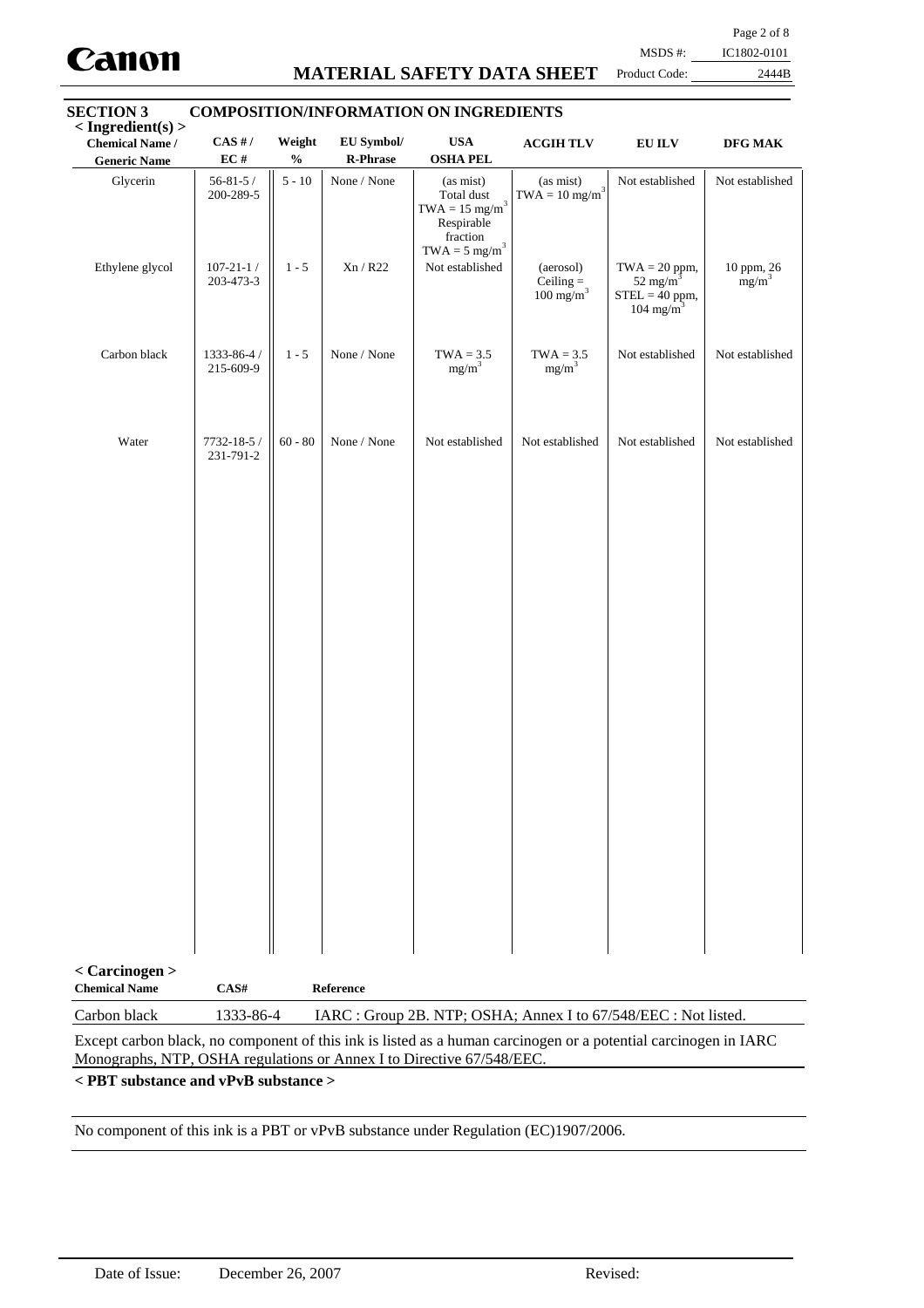

# $CO<sub>2</sub>$ , water, foam or dry chemicals **Extinguishing Media:** None **Special Fire Fighting Procedures:** None **Unusual Fire and Explosion Hazards:** CO, CO<sub>2</sub>, NO<sub>x</sub> and SO<sub>x</sub> **Hazardous Combustion Products:** None **Other Properties:** Avoid contact with skin, eyes and clothing. **Personal Precautions:** Do not release to sewer, surface water or ground water. **Environmental Precautions:** Wipe off with wet cloth or paper. **Method for Cleaning Up: Fire and Explosive Properties (See also SECTION 9): Unsuitable Extinguishing Media:** None **SECTION 6 ACCIDENTAL RELEASE MEASURES SECTION 5 FIRE FIGHTING MEASURES** Use with adequate ventilation. Avoid contact with skin, eyes and clothing. In case of contact, wash out the contaminated area immediately. **Handling: SECTION 7 HANDLING AND STORAGE** If symptoms are experienced, move victim to fresh air and obtain medical advice. **Inhalation:** Rinse mouth. Give one or two glasses of water. If irritation or discomfort occurs, obtain medical advice immediately. **Ingestion:** Immediately flush with lukewarm, gently flowing water for 5 minutes or until the chemical is removed. If irritation persists, obtain medical advice immediately. **Eye: Note to Physicians: First Aid Measures: SECTION 4 FIRST AID MEASURES** None **Skin:** Wash with water and soap or mild detergent. If irritation persists, obtain medical advice. **Fire Fighting Measures:**

### **Storage:**

Keep in a cool and dry place.

Protect from sunlight.

Keep out of the reach of children.

### **Specific Uses:**

Ink for Ink Jet Printer. For more information, please refer to the instruction of this product.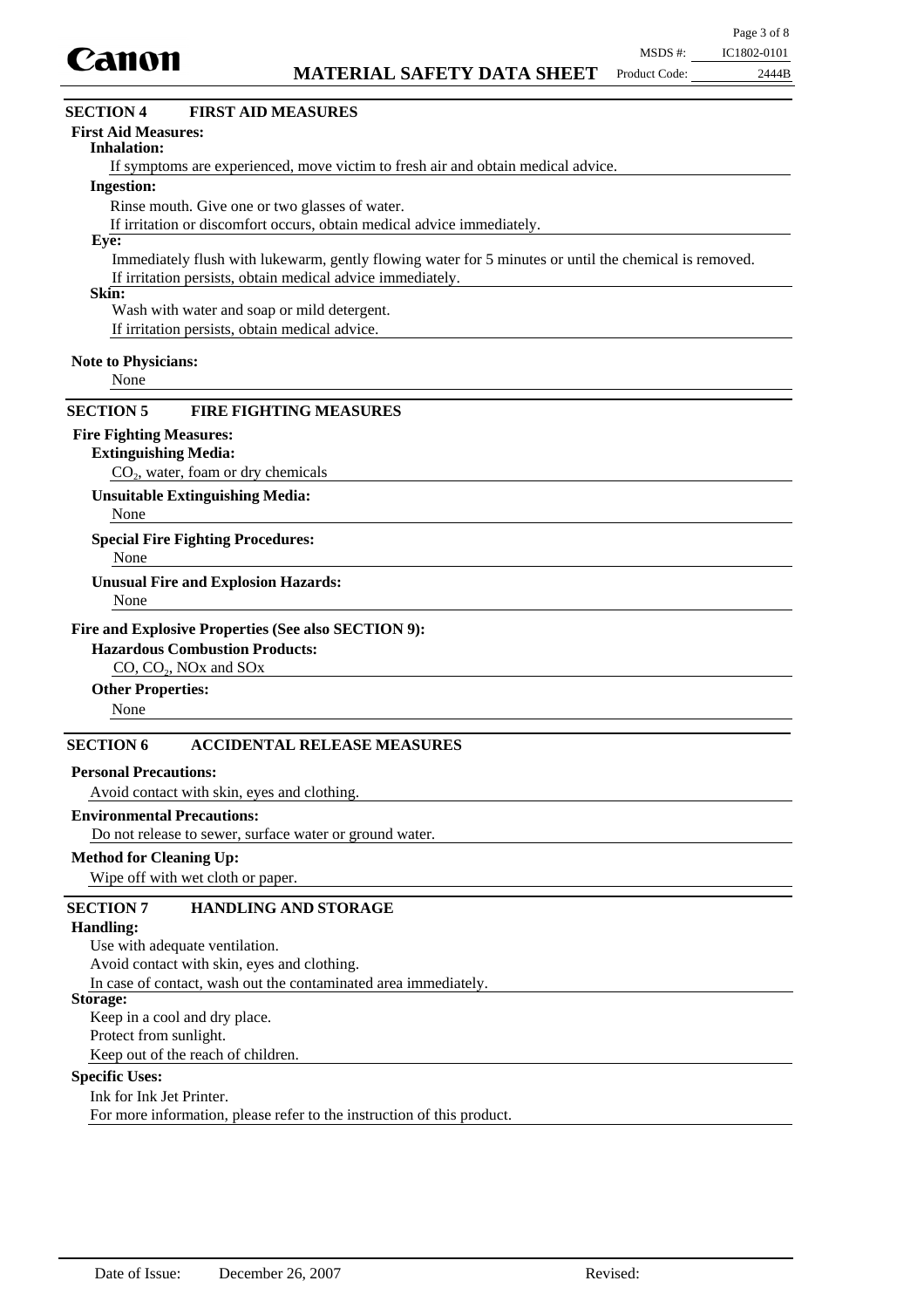|                                                        |                                                       |               | Page 4 of 8 |
|--------------------------------------------------------|-------------------------------------------------------|---------------|-------------|
| Canon                                                  |                                                       | MSDS #:       | IC1802-0101 |
|                                                        | <b>MATERIAL SAFETY DATA SHEET</b>                     | Product Code: | 2444B       |
| <b>SECTION 8</b>                                       | <b>EXPOSURE CONTROLS / PERSONAL PROTECTION</b>        |               |             |
| <b>Exposure Guidelines:</b>                            | Not established for this ink. (See also SECTION 3)    |               |             |
| <b>Engineering Controls:</b>                           | Use adequate ventilation.                             |               |             |
| <b>Personal Protection Equipment(s):</b>               | $\boxtimes$ Not Required                              |               |             |
| <b>Respiratory Protection:</b> $\Box$ Required         | $\boxtimes$ Not Required<br>$\Box$ Required           |               |             |
| <b>Eye/Face Protection:</b>                            |                                                       |               |             |
| <b>Skin Protection:</b>                                | $\boxtimes$ Not Required<br>$\Box$ Required           |               |             |
| <b>SECTION 9</b>                                       | PHYSICAL AND CHEMICAL PROPERTIES                      |               |             |
| Appearance:                                            | Black liquid                                          |               |             |
| Odor:                                                  | Slight odor                                           |               |             |
| pH:                                                    | $8 - 9$                                               |               |             |
| <b>Boiling Point/Range(°C):</b>                        | Not available                                         |               |             |
| Melting Point/Range(°C):                               | Not available                                         |               |             |
| Decomposition Temperature(°C):                         | Not available                                         |               |             |
| Flash Point(°C):                                       | None (Estimate)                                       |               |             |
| <b>Flammable (Explosive) Limits:</b>                   | Not available                                         |               |             |
| Autoignition Temperature(°C):                          | Not available                                         |               |             |
| <b>Flammability:</b>                                   | Neither flammable nor combustible.                    |               |             |
| <b>Explosive Properties:</b>                           | None (Estimate)                                       |               |             |
| <b>Oxidizing Properties:</b>                           | None (Estimate)                                       |               |             |
| <b>Vapor Pressure:</b>                                 | Not available                                         |               |             |
| <b>Vapor Density:</b>                                  | Not available                                         |               |             |
| <b>Density / Specific Gravity:</b>                     | $1.0 - 1.1$                                           |               |             |
| <b>Water Solubility:</b>                               | Miscible                                              |               |             |
| <b>Fat Solubility:</b>                                 | Not available                                         |               |             |
| Partition Coefficient (n-Octanol/Water): Not available |                                                       |               |             |
| Percent Volatile (%):                                  | $60 - 80$                                             |               |             |
| <b>Evaporation Rate:</b>                               | Not available                                         |               |             |
| Viscosity (mPa s):                                     | $1 - 5$                                               |               |             |
| <b>SECTION 10</b>                                      | STABILITY AND REACTIVITY                              |               |             |
| <b>Stability:</b>                                      | $\boxtimes$ Stable<br>$\Box$ Unstable                 |               |             |
| <b>Conditions to Avoid:</b>                            | None                                                  |               |             |
| <b>Materials to Avoid:</b>                             | Acids, bases, oxidizing materials and reducing agents |               |             |
| <b>Hazardous Decomposition Products:</b>               | $CO$ , $CO2$ , NOx and SOx                            |               |             |
| <b>Hazardous Polymerization:</b>                       | $\Box$ May Occur $\boxtimes$ Will Not Occur           |               |             |
| <b>Conditions to Avoid:</b>                            | None                                                  |               |             |
|                                                        |                                                       |               |             |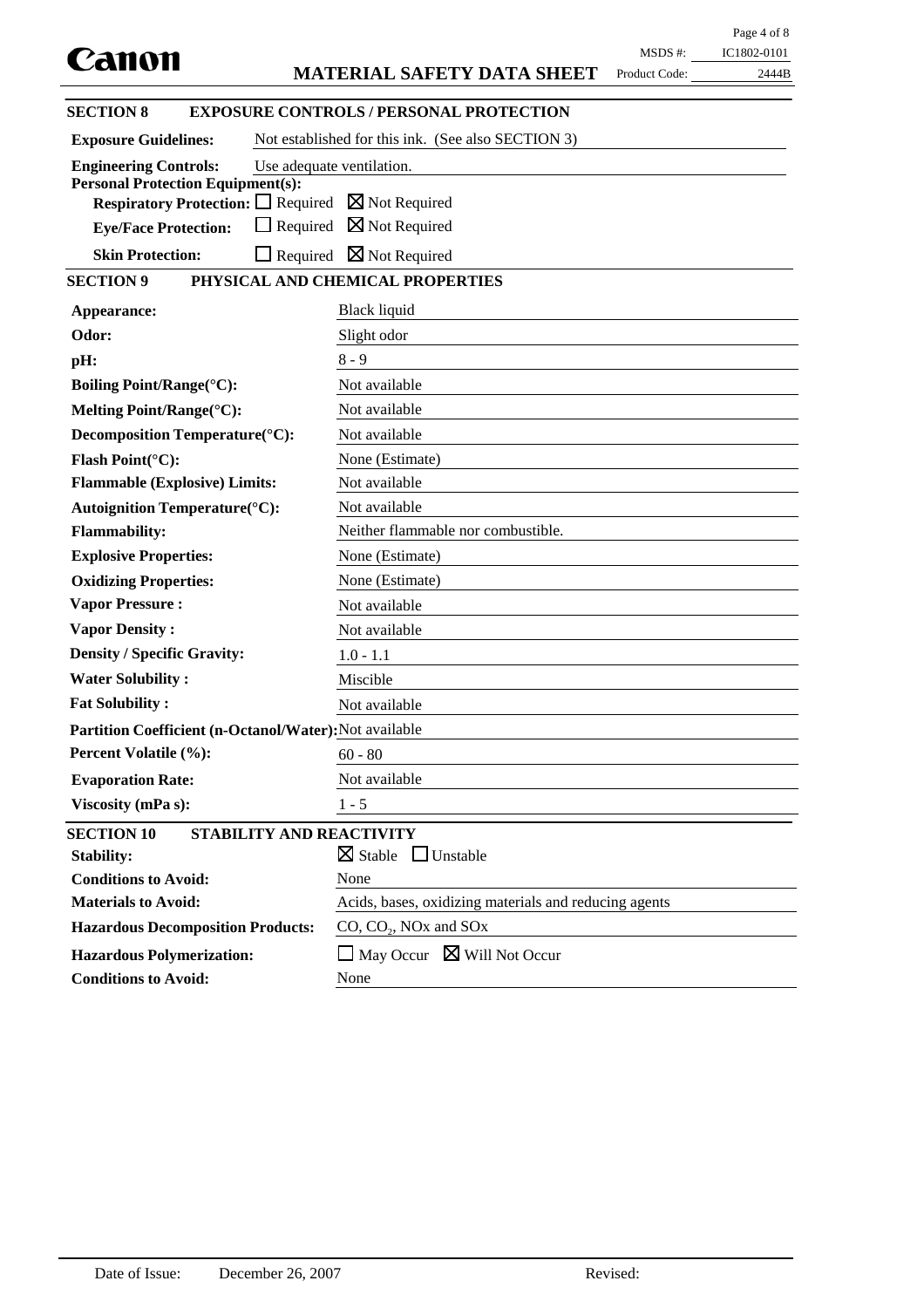| <b>SECTION 11</b><br><b>TOXICOLOGICAL INFORMATION</b>                                                     |  |
|-----------------------------------------------------------------------------------------------------------|--|
| <b>Acute Toxicity:</b>                                                                                    |  |
| <b>Inhalation:</b>                                                                                        |  |
| Not available                                                                                             |  |
| <b>Ingestion:</b>                                                                                         |  |
| Not available                                                                                             |  |
| Eye:                                                                                                      |  |
| Minimal irritant (rabbit)                                                                                 |  |
| OECD Guidelines No. 405 (2002), 2004/73/EC Method B5                                                      |  |
| Skin:                                                                                                     |  |
| Non-irritant (rabbit)                                                                                     |  |
| OECD Guidelines No. 404 (2002), 2004/73/EC Method B4                                                      |  |
| <b>Sensitization:</b>                                                                                     |  |
| Non-sensitizer (mouse)                                                                                    |  |
| OECD Guidelines No. 429 (2002), 2004/73/EC Method B42                                                     |  |
| <b>Mutagenicity:</b>                                                                                      |  |
| Ames test: Negative (S. typhimurium & E. Coli)                                                            |  |
| <b>Reproductive Toxicity:</b>                                                                             |  |
| Not available                                                                                             |  |
| <b>Carcinogenicity:</b>                                                                                   |  |
| The IARC evaluated carbon black, as a Group 2B carcinogen, for which there is inadequate human evidence,  |  |
| but sufficient animal evidence. The latter is based upon the development of lung tumors in rats receiving |  |
| chronic inhalation exposure to powdered carbon black at levels that induce particle overload of the lung. |  |
| However, the amount of inhalation exposure to powdered carbon black is negligible under intended use of   |  |
| this product.                                                                                             |  |
| ∩therc∙                                                                                                   |  |

### **Others:**

Not available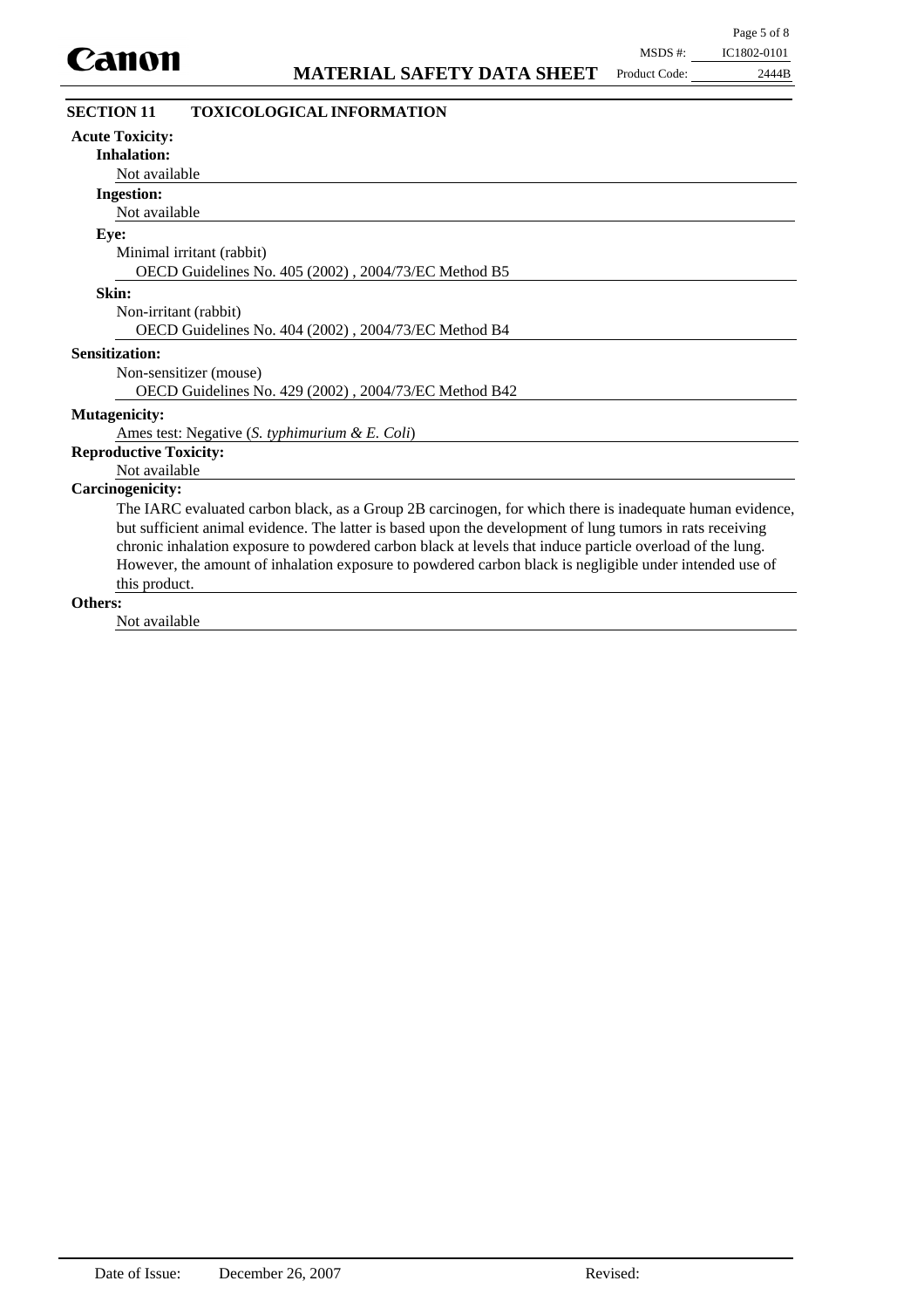| Canon                                                |                                                                          | MSDS #:       | IC1802-0101 |  |  |
|------------------------------------------------------|--------------------------------------------------------------------------|---------------|-------------|--|--|
|                                                      | <b>MATERIAL SAFETY DATA SHEET</b>                                        | Product Code: | 2444B       |  |  |
| <b>SECTION 12</b>                                    | <b>ECOLOGICAL INFORMATION</b>                                            |               |             |  |  |
| <b>Mobility:</b>                                     | Not available                                                            |               |             |  |  |
| <b>Persistence</b><br>/ Degradability:               | Not available                                                            |               |             |  |  |
| <b>Bioaccumulation:</b>                              | Not available                                                            |               |             |  |  |
| <b>Ecotoxicity:</b>                                  | Not available                                                            |               |             |  |  |
| <b>Other Adverse Effects:</b>                        | Not available                                                            |               |             |  |  |
| <b>SECTION 13</b><br><b>Method of Disposal:</b>      | <b>DISPOSAL CONSIDERATIONS</b>                                           |               |             |  |  |
|                                                      | Disposal should be subject to federal, state and local laws.             |               |             |  |  |
| <b>SECTION 14</b>                                    | <b>TRANSPORT INFORMATION</b>                                             |               |             |  |  |
| <b>UN#:</b>                                          | None                                                                     |               |             |  |  |
| <b>UN Shipping Name: None</b>                        |                                                                          |               |             |  |  |
| <b>UN Classification:</b>                            | None                                                                     |               |             |  |  |
| <b>UN Packing Group: None</b>                        |                                                                          |               |             |  |  |
| <b>Marine Pollutant:</b>                             | $\Box$ Yes<br>Chemical name (wt%):                                       |               |             |  |  |
|                                                      | $\boxtimes$ No                                                           |               |             |  |  |
| <b>Special Precautions: None</b>                     |                                                                          |               |             |  |  |
| <b>SECTION 15</b>                                    | <b>REGULATORY INFORMATION</b>                                            |               |             |  |  |
| $<$ EU Information $>$                               |                                                                          |               |             |  |  |
| <b>Information on the Label:</b>                     |                                                                          |               |             |  |  |
|                                                      | <b>Symbol &amp; Indication:</b> Not required                             |               |             |  |  |
| <b>R-Phrase:</b><br>Not required                     |                                                                          |               |             |  |  |
| <b>S-Phrase:</b>                                     |                                                                          |               |             |  |  |
| Not required                                         |                                                                          |               |             |  |  |
| <b>Dangerous Component(s):</b><br>Not required       |                                                                          |               |             |  |  |
| <b>Special Precautions under 1999/45/EC Annex V:</b> |                                                                          |               |             |  |  |
| Not required                                         |                                                                          |               |             |  |  |
|                                                      | Specific Provisions in Relation to Protection of Man or the Environment: |               |             |  |  |
| 76/769/EEC:                                          | Not regulated                                                            |               |             |  |  |
| (EC)2037/2000:                                       | Not regulated                                                            |               |             |  |  |
| (EC)304/2003:                                        | Not regulated                                                            |               |             |  |  |
| Others:                                              | None                                                                     |               |             |  |  |

Page 6 of 8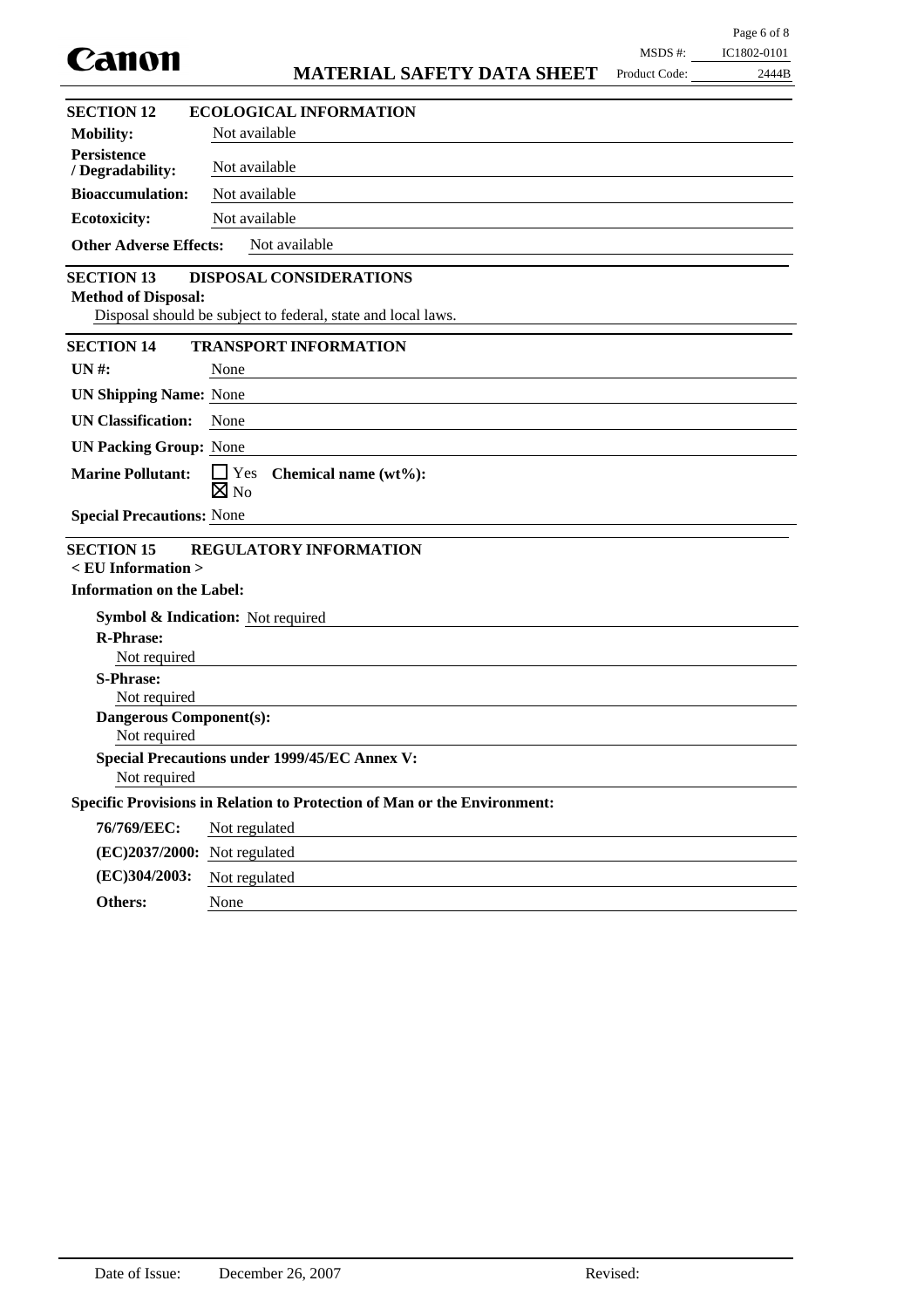**< USA Information >**

| <b>Signal Word:</b><br>Not required                                                                                     |                 |
|-------------------------------------------------------------------------------------------------------------------------|-----------------|
| <b>Hazard warning:</b><br>Not required                                                                                  |                 |
| <b>Safety Advice:</b>                                                                                                   |                 |
| Not required                                                                                                            |                 |
| <b>Hazardous Component(s):</b><br>Not required                                                                          |                 |
| <b>SARA Title III §313:</b>                                                                                             |                 |
| <b>Chemical Name</b>                                                                                                    | <u>Weight %</u> |
| "Ethylene glycol" $(107-21-1)$                                                                                          | $1 - 5$         |
| <b>California Proposition 65:</b>                                                                                       |                 |
| <b>Chemical Name</b>                                                                                                    | Weight %        |
| None                                                                                                                    |                 |
| < Canada Information ><br><b>WHMIS Controlled Product:</b><br>Not applicable (Manufactured article)                     |                 |
| < Australia Information ><br>Statement of Hazardous Nature: Not classified as hazardous according to criteria of NOHSC. |                 |
| <b>SECTION 16</b><br><b>OTHER INFORMATION</b>                                                                           |                 |
| $\langle R \rangle$ phrase list<br>R22: Harmful if swallowed.                                                           |                 |
| <term explanation=""></term>                                                                                            |                 |

Estimate: Estimate based on data of similar ink or the ingredient(s).